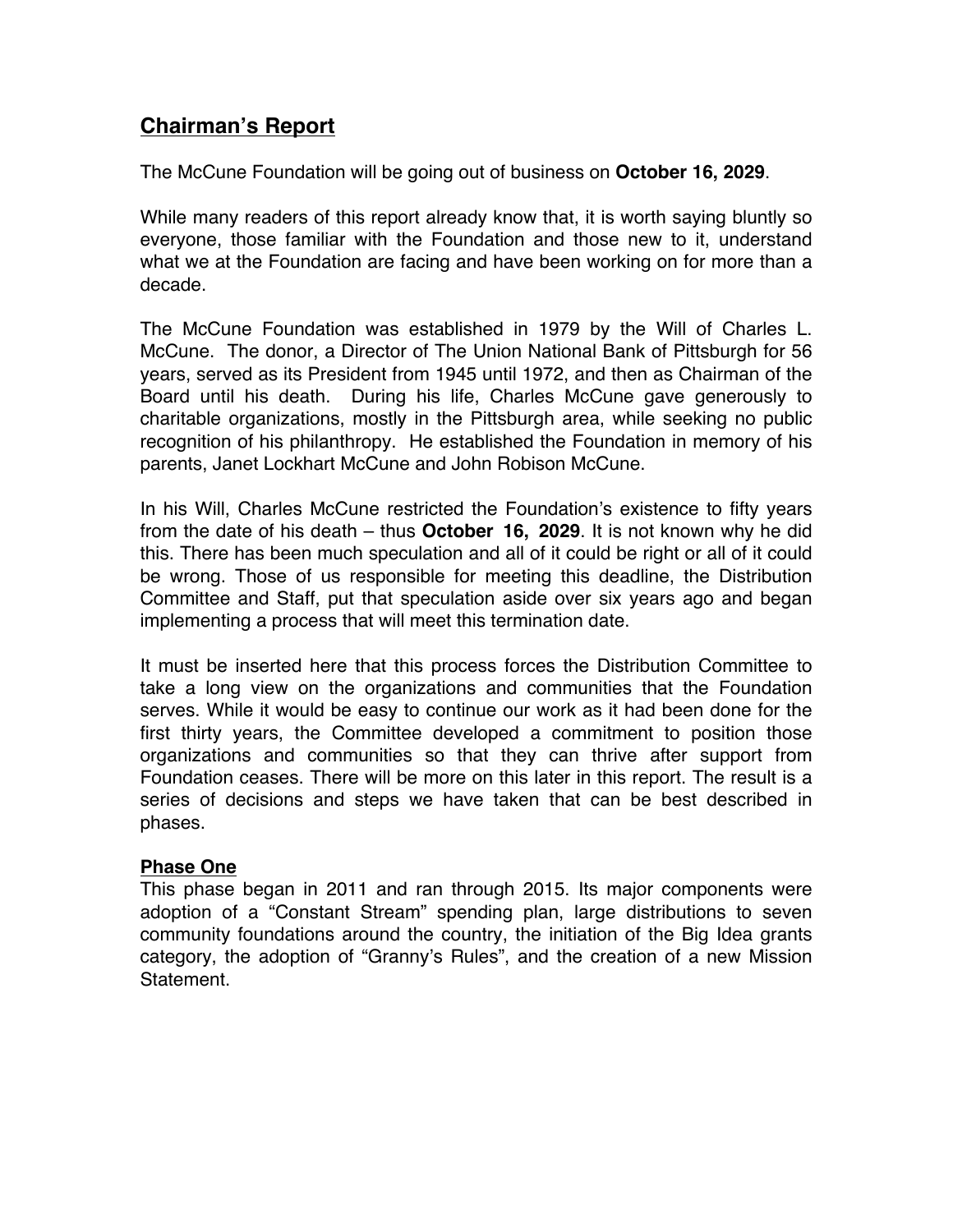Charles McCune's Will provided a spending formula that would spend down all the foundation's assets by **October 2029**. When twenty years remained the Foundation was required to distribute 1/N of the assets, with N being the number of years remaining. This would create very large grant budgets in the last four years that would require increased staffing and then their immediate termination. The Distribution Committee decided to implement a "Constant Stream" plan that would level the grant and operating budgets for each of the remaining years with adjustments for variations of the assets. While that meant somewhat less dollars granted overall, the Committee felt the sacrifice would be warranted by more thoughtful, and steady, grant making.

In 2012, the Distribution Committee authorized grants totaling 20% of the Foundation's current assets to seven community foundations throughout the country. Up to that time the Foundation had made approximately 20% of its annual distributions to organizations in those regions through our Regional and Matching Grants Programs. These programs were terminated in the expectation that the community foundations will continue fulfilling our mission in their respective areas. The Foundation now devotes 100% of its work to organizations located in, and doing business in, the twenty-six counties comprising western Pennsylvania.

Also in 2012, the Foundation made the first of three grants in our Big Ideas grant category. These grants are designed to be transformative and change the vector of the grantee in both direction and velocity. Moreover, these grants had impact beyond the organization - thus strengthening a larger community. While these grants could be seen to further the Foundation's legacy, the Foundation, as a quiet donor, prefers that they be seen as the community and region's legacy. The three grants were to Carnegie Mellon University for their Innovation Ecosystem Strategic Initiative, Innovation Works to create the Riverfront Ventures Fund and Bridgeway Capital to create the Emerging Opportunities Fund. An interesting commonality in all three grants is that, if the funded program is successful, the expended funds will be replenished, thus creating a "living endowment."

In 2014 the Distribution Committee affirmed three simple principles to direct our work over the remaining years. They are called Granny's Rules.

- 1. Leave it better than we found it.
- 2. Finish well the things we start.
- 3. Do not start things we cannot finish well.

As simple as these rules are, there has been some confusion around them. The way they play out are that the Foundation wants to leave Southwestern Pennsylvania better that it was in 1979, that we want to see the work we have been doing with specific organizations through to completion and we do not want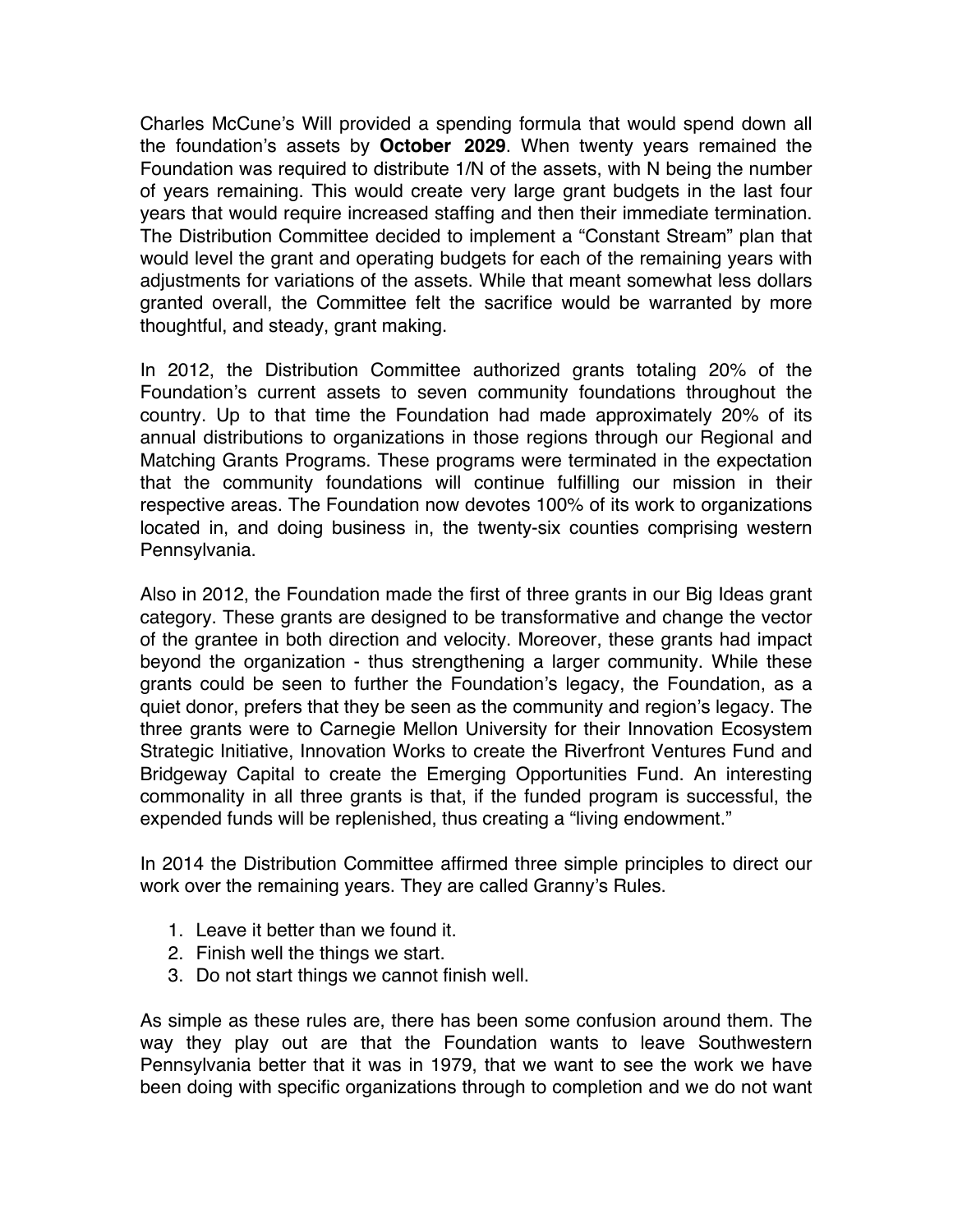to start work that we cannot finish by **October 2029**. To further refine this, Staff looked at the 945 organizations in Pennsylvania that the McCune Foundation has engaged with since 1979 and pulled out the top 130 grant recipients, based on total dollars. While these organizations represent only 14% of the total organizations, they represent 73% of the total dollars granted. These are the organizations the Foundation knows best and will be focusing on in the remaining years. However, not all organizations on this list will be guaranteed further engagements.

Also in 2014, the Distribution Committee adopted a new mission statement:

*The McCune Foundation supports non-profit organizations that advance the quality of life for the people of Southwestern Pennsylvania by fostering community vitality and economic growth to improve the region for current and future generations.*

This mission statement retains most of the elements of its predecessor so the foundation continues to work in Education, Health and Human Services, Humanities and Civic. However, it does set our focus on southwestern Pennsylvania and encourages us to make grants that will have impact beyond **2029**.

There is a theme that runs through these five actions that needs to be clearly stated. The Distribution Committee's goal is to create, through its grant making, a legacy that serves southwestern Pennsylvania long after the McCune Foundation is gone. While Granny's Rules tell us to complete our work, creating a legacy means we have to do that work in a different manner. This means fewer, larger grants to a limited number of organizations for a limited number of purposes. The result is that many proposals that would have been approved in the past may not receive approval in the future.

### **Phase Two**

While the multi-year payments were being made on the three Big Idea grants, the Distribution Committee and Staff took a two-year hiatus from Big Ideas to measure the success of the three grants and to test the possibility of more. It became obvious to Staff that future Big Idea grants would be harder to identify and would mostly likely come from research hospitals and universities. This would diminish resources for other educational programs and healthcare providers and almost eliminate grants to the other traditional grant categories of the Foundation - Human Services, Humanities and Civic. A strategy needed to be developed that would bring aspects of Big Ideas to small and mid-size organizations.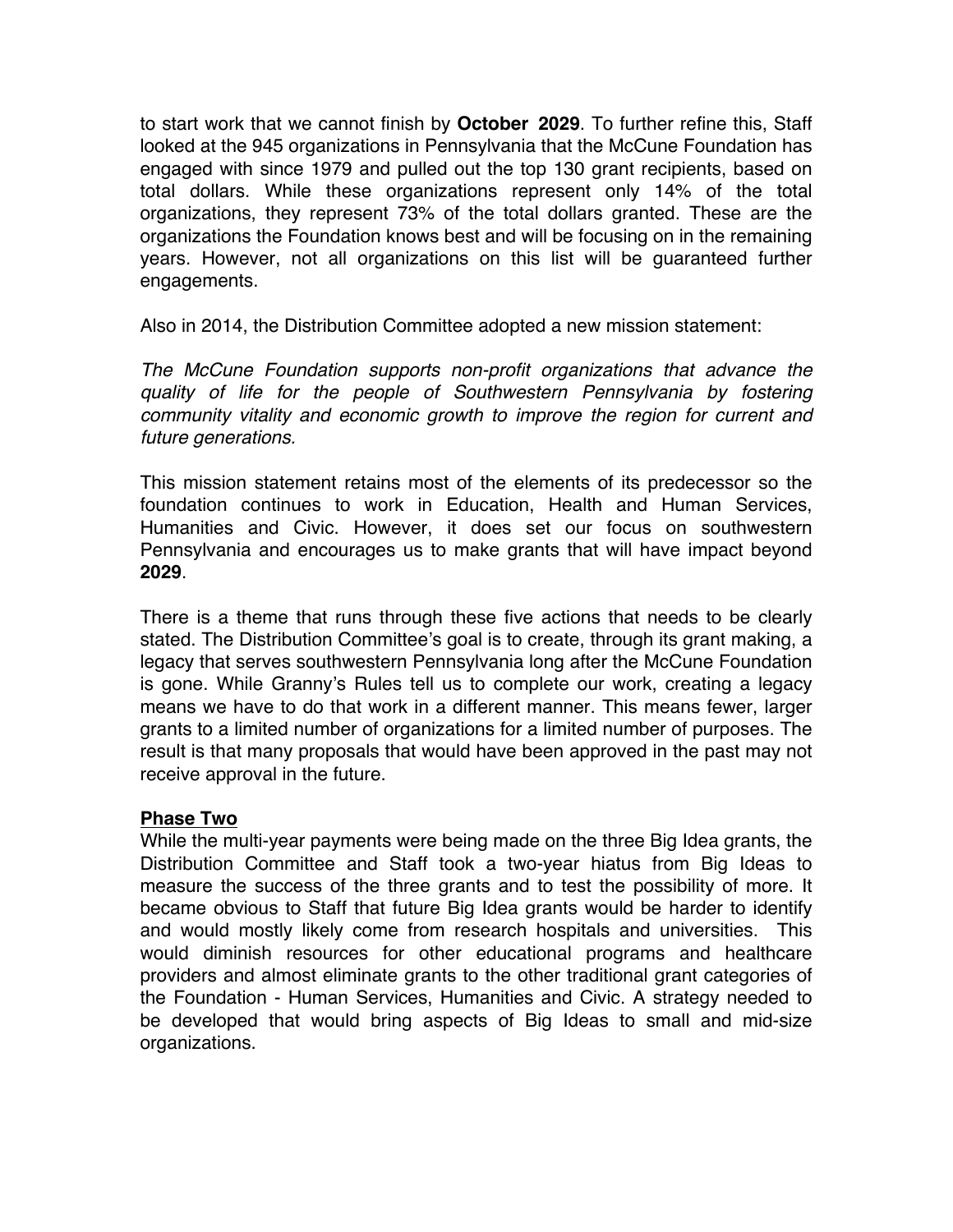In 2015, the Foundation adopted the term "Sunset Strategy" to describe our spend down and developed a new grant category called "Clusters." A Cluster refers to a set of grants to multiple organizations working in a similar space with similar needs and opportunities. Like the Big Idea grants, each grant would be self-sustaining, but Cluster grants can either be focused on organizational or community transformation. Cluster grants can be for any of the following purposes:

- 1. A significant leave-behind that transforms an organization's ability to meet its mission.
- 2. An initiative that positions the organization, and region, to be more competitive.
- 3. A project that addresses critical community issues in a timely way and has the ability to leverage additional resources.
- 4. A project that increases the capacity of existing operations and/or programming in a way that is sustainable to the organization after the McCune Foundation investment has run its course.

Clusters already identified include Downtown Arts, Educational Opportunity, Public Amenities and Human Services. The list of Clusters may increase or be refined as our experiences with them grow. It is expected that the final list of Clusters will allow most of the 130 organizations on the Foundation's list to be engaged at some point. It must be understood that engagements within each Cluster will be made independently from the others and that the full scope of each Cluster will only be revealed when our work within them is finished. Finally, being on the list of 130 organizations does not guarantee a grant will be made.

## **Phase Three**

This phase is undefined and probably represents the adaptations required as each year toward **2029** goes by. We will continue to learn from the Big Idea and Cluster grants. Our traditional grants will continue but quickly be reduced until they represent less that 10% of our total grants. Most of these traditional grants will be used to position organizations so they can qualify for a Sunset grant. We expect that there will be several shocks to the non-profit sector during our remaining time and that short-term needs will have to be addressed. With twelve years remaining, we are at an unusual moment. **October 16, 2029** is now in sight, but much can happen between now and then that will disturb the best of plans.

## **2016 Summary**

In 2016 the McCune Foundation made 132 grants totaling \$27,499,927. This is a spending rate of 8.4% and two more grants than were made in 2015. The Education Program awarded 20 grants totaling \$4,770,000. The Human Services Program awarded 38 grants totaling \$6,258,950. The Humanities Program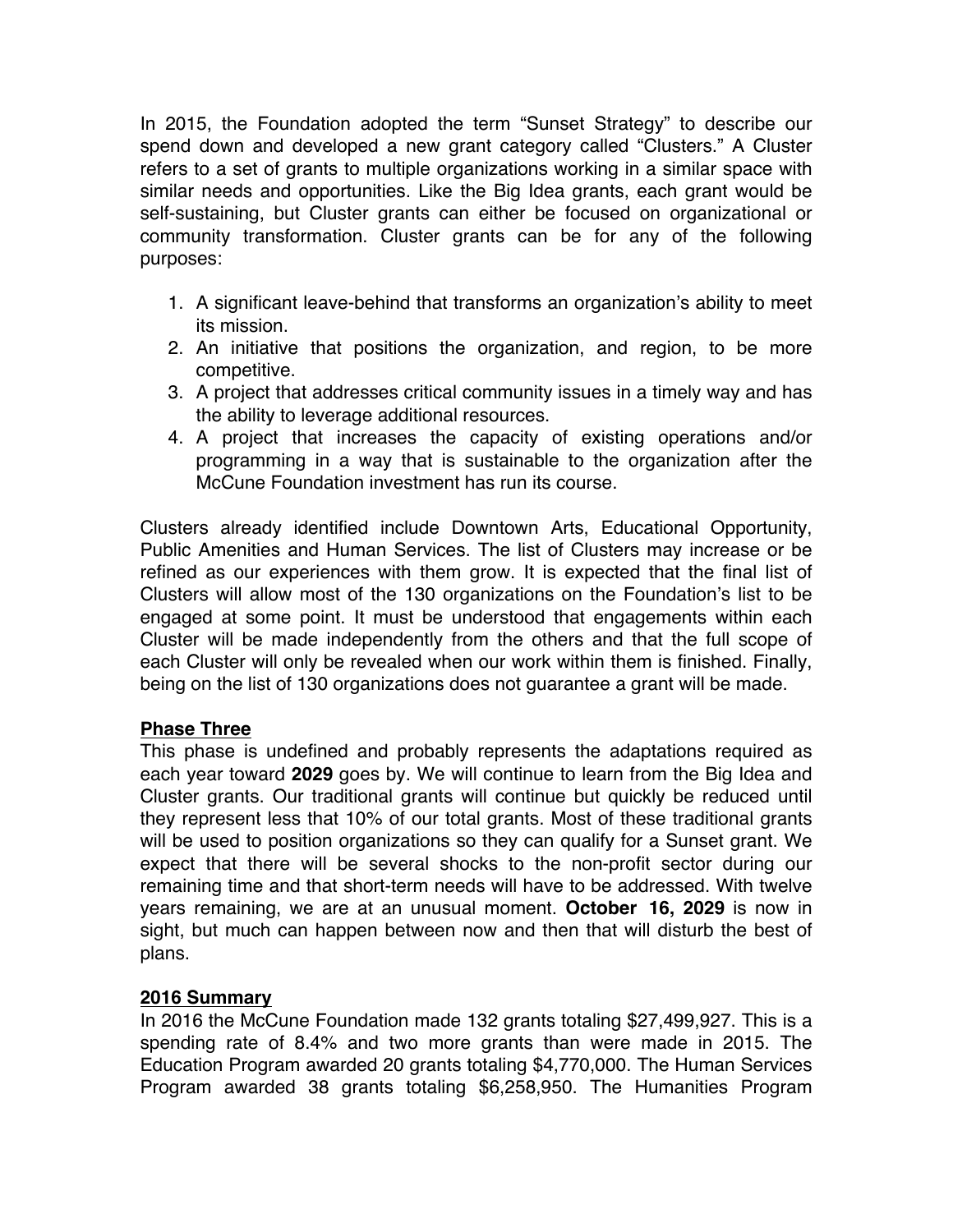awarded 31 grants totaling \$3,674,050. Finally, The Civic Program awarded 37 grants totaling \$12,796,927. The details of each category and all grants are given in the Annual Report found on the Financials tab.

#### **Farewells and a Welcome**

In September, Ron Davenport, Jr. rotated off the Distribution Committee after five years of service. As a member of the first class of Community Members on the Committee, Ron demonstrated the ability to blend his understanding of the people and needs of Southwestern Pennsylvania with the history and mission of the McCune Foundation. Ron was one of those committee members who spoke only when he had something important to say and often forced us to test the unconventional. These are rare qualities and he will be greatly missed.

At the end of September, Henry S. Beukema retired as the McCune Foundation's Executive Director – a position he had held since coming to the Foundation in 1992. He brought with him organizational experience from his service in the Navy, administrative experience from his time in the Chancellor's office at the University of Pittsburgh and twelve years of grantmaking experience at a major family foundation in Pittsburgh. Henry restructured a confused community development program and we can now point to many successful projects around Pittsburgh that the Foundation participated in. Henry took a foundation known mostly for its grants in support of capital campaigns and turned it into one with many diversified programs, including capacity building and organizational development in non-profits. He also led the Foundation as it developed a focus on programs designed to improve business expansion and economic vitality in the technology and biomedical sectors.

This is a list of some of what Henry did as Executive Director. It is important to highlight how he did it. Working much in the style of Charles McCune, Henry has a style of dealing with people, and with challenges, which would be described as purposeful, simple, and direct. Henry also shared Mr. McCune's devotion to southwestern Pennsylvania. Many friendships grew from his interaction with grant seekers. Henry worked hard with staff to properly train them and many of his Program Officers have gone on to leadership positions at other foundations. Finally, Henry had an innate understanding of how an executive director can support a governing board in order to get their best effort. The Second Era at the McCune Foundation is over.

The Third Era is beginning as we welcome Laurel S. Randi as the McCune Foundation's new Executive Director. Laurel came to the Foundation in 2006 after working for over nine years at The Pittsburgh Project. While her specialty at the Foundation is in Community Development, Laurel has been trained as a generalist, like all our Program Officers. Henry and Laurel have worked for six months to ensure that the transition in leadership will be a smooth one. Laurel